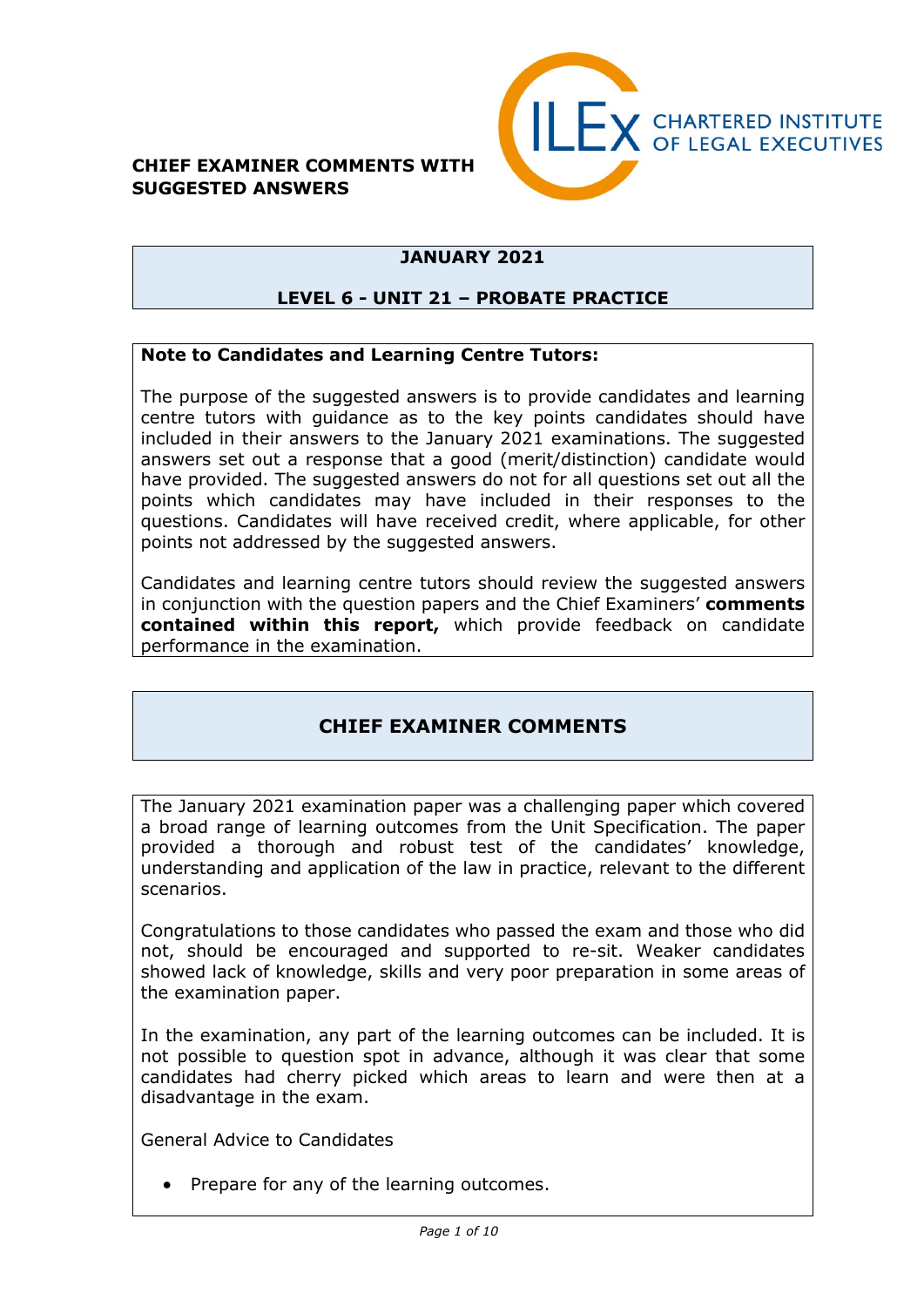- Prepare thoroughly and give sufficient time for preparation. Candidates are encouraged to revise thoroughly prior to the exam. Attempt timed past papers. Plan a learning, revision and recall structure that suits. Candidates are encouraged to test their plan in their preparation.
- Read the questions thoroughly. Candidates are encouraged to manage their time particularly where questions are split into parts. Always attempt all questions. Candidates should spend less time giving background information and focus on the key points particularly if they are running out of time.
- There are no marks on offer for merely repeating the question.
- Candidates should use the reading time to carefully read, understand, select and plan the questions in which they are strongest. Always consider answering your strongest question first, to get some marks in place, calm nerves and build confidence for the remainder of the paper.
- Candidates should always address as many issues as they can in a structured, clear and coherent manner. Address how the law applies to the facts in the question given – if no application is given marks are lost. At Level 6 it is not sufficient to make vague references to the relevant law. Full statutory references are necessary. If writing short introductions and conclusions, ensure they contain relevant points not already repeated.
- It is possible to get a good mark on the tax question by breaking down the question and applying the law. Please ensure that you show your working for the tax calculations. Even though this is continually highlighted some candidates are still failing to do this.
- Case Study Materials are released weeks in advance of the examination. Candidates are encouraged to ensure that they thoroughly review these materials in advance of the examination; the reading time in the examination session is not sufficient to review these materials from scratch and prepare to answer the questions in the examination paper.
- Candidates are reminded that they cannot rely solely on the information contained in the Case Study Materials. The examination paper will also include questions which could not possibly be foreseen from the Case Study Materials. It is important to understand, and to be able to apply to, the questions all of the relevant knowledge required in the Unit Specification.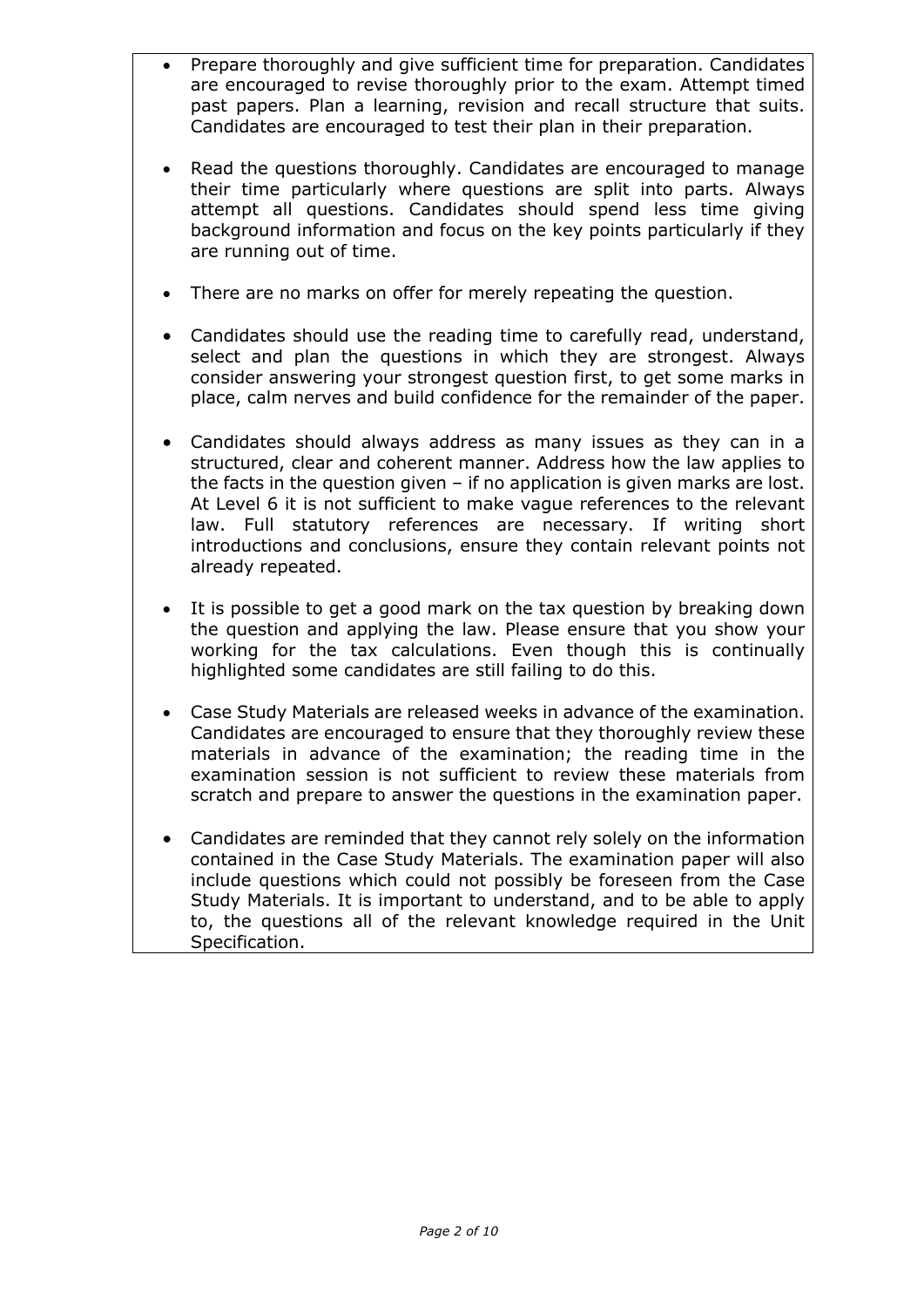### **CANDIDATE PERFORMANCE FOR EACH QUESTION**

### **Question 1(a)**

This question required candidates to apply the rules of intestacy under the Administration of Estates Act 1925. Many candidates answered this question well. Weaker candidates were mistaken as to the amount of the statutory legacy and did not understand the relevance of Cindy being survived by both her spouse and issue in terms of the distribution of the estate. When dealing with the statutory legacy, very few candidates referred to the addition of interest to that sum, or that the statutory legacy is paid free of tax and costs. Whilst many candidates gave correct information regarding the statutory trust, they were not credited due to a lack of reference to statutory provision and/or a failure to fully explain the circumstances in which a contingent, and subsequently a vested, interest would arise.

Many candidates appear not to appreciate that Alix had survived Cindy by one day and the consequent effect that this had on the distribution of Cindy's estate. Consequently, this had an effect on the performance of those candidates in the next question.

### **1(b)**

This question continued to test the candidates' knowledge of the application of the rules of intestacy, now applied to the estate of Alix. Most candidates correctly identified the operation of the right of survivorship, in favour of Robert, in relation to the property 45 Quinn Road. Once again, some candidates were weak in the explanation of the statutory trust and the operation of section 47.

Those candidates who calculated the amount due to each beneficiary, net of inheritance tax, were awarded marks accordingly. Unfortunately, in calculating the tax liability, a number of candidates failed to appreciate the relevance of the value of the jointly held property.

### **Question 2(a)(i)**

This question looked at inheritance tax. Generally, candidates were strong in calculating the loss to Harry's estate on the gift of the mirror, the availability of the charity exemption, the use of annual allowances and the calculation of the taper relief. Candidates were weaker in identifying which exemptions and reliefs were not available to Harry's estate. In particular, reference to the availability of the Residence Nil Rate Band was poor, with very few candidates making reference to the value of Harry's estate being less than £2 million.

Calculation of the tax liability was generally well handled. A number of candidates did not correctly calculate the estate rate. Most candidates appreciated the need to apportion the total tax liability between the estate and the trust fund. A number of candidates did not reference Simon's liability to pay the tax arising on the failed potentially exempt transfers.

# **(a)(ii)**

This question was not well answered. Very few candidates had a clear understanding of the time scales involved. Many candidates were confused as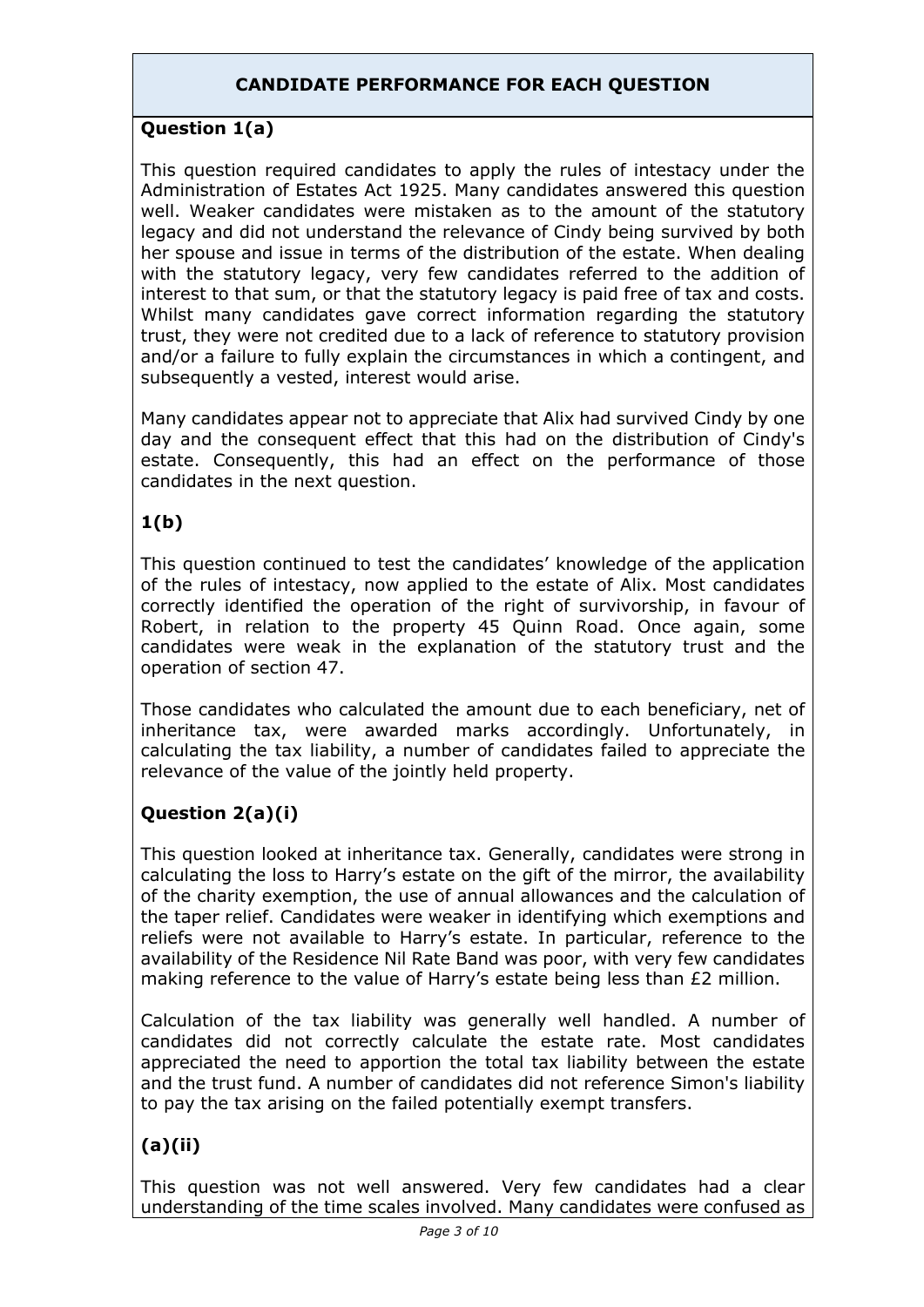to the time scale for delivery of the IHT account and the time scale for payment of IHT, in order to keep interest charges to a minimum.

# **Question 2(b)**

This question required candidates to advise on the rights of Harry's estate to receive the legacy given under Bill's will. This question was not answered well. Candidates needed to understand the importance of Ernie's duty to administer Bill's estate correctly; the importance of the order in which the deaths had occurred; the time frame for payment of the legacy; the addition of interest in the event of non-payment; and the remedies available to Simon as Harry's executor. Very few candidates scored highly in this question, with those who did having a full grasp of the issues involved.

# **Question 3(a)**

This question required candidates to advise on the distribution of Katie's estate, taking account of the terms of her will and the composition of her estate at the date of death. The candidates who scored well on this question were those who took a methodical approach to setting out their advice, taking each gift/beneficiary in turn.

Many candidates were able to correctly advise on the distribution of the estate. However, they failed to support that advice by reference to, and correct application of, statutory provisions. The partial intestacy arising on the failure of the residuary gift under the will and the operation of section 33 Wills Act 1837 was often misinterpreted.

# **(b)**

This question tested the knowledge of candidates on who can take out a grant of representation to Katie's estate. Most candidates correctly identified the need for a grant of letters of administration with the will annexed and that Rule 20 NCPR 1987 was relevant.

Many candidates were able to identify Donna as one of the persons entitled to apply to be appointed as administrator. A large number of candidates did not understand that her entitlement arose under the partial intestacy, not simply as being a person entitled to share in the residuary estate. Very few candidates made reference to section 114 Senior Courts Act 1981 regarding the need for at least two administrators to be appointed.

### **Question 4(a)**

This question tested the knowledge of candidates on potential applications under the Inheritance (Provision for Family and Dependants) Act 1975. The candidates who scored well in this question were those who took each potential applicant in turn and applied a methodical approach to the applicants' potential rights and factors which the court would consider.

Most candidates correctly identified the potential applicants, although some candidates considered that Barbara, who had predeceased Omar, continued to have a right of claim against his estate.

Many candidates were weak on the application of the common guidelines under section 3(1) and also the additional guidelines under section 3(2)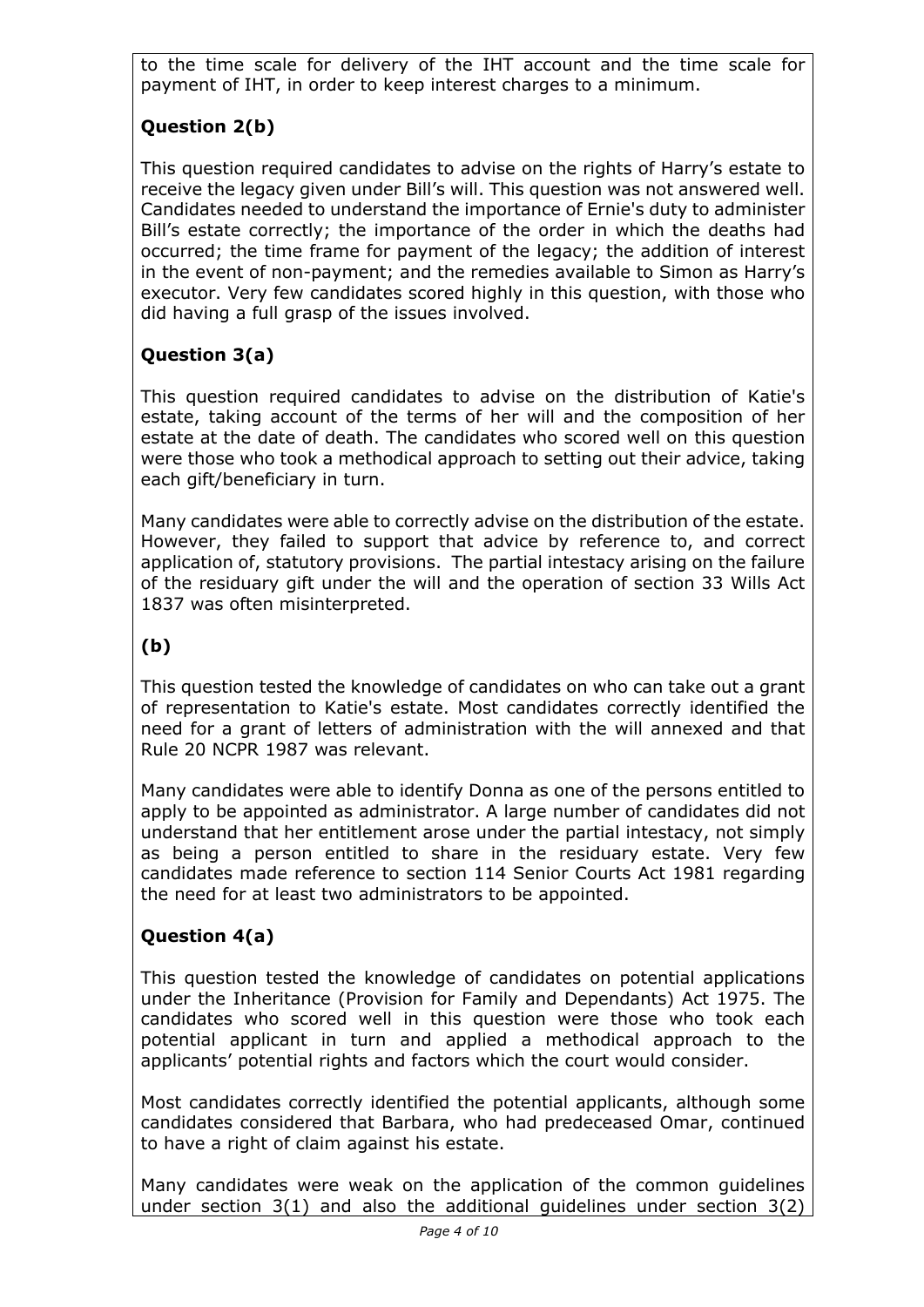applying to Susan and Elizabeth. Only a few candidates were able to make proper application of the law in relation to Ian's epilepsy and private school education.

Very few candidates made reference to the standard of financial provision which could be made available to any of the applicants.

Only one or two candidates noted that the court would also consider the needs and resources of the original beneficiary, Nicholas.

# **4(b)**

This question asked candidates to set out the nature of the orders which the court could award in a claim under the I(PF&D) Act 1975. A number of candidates sought to do so by reference to each of the potential applicants identified within the question, although this was not a prerequisite of the question. Most candidates were able to identify at least two or three of the different types of orders that could be made.

However very few candidates made reference to the effective date of the order nor the fact that the order would be made against the net value of the estate.

### **(c)**

This question was not well answered. It required candidates to advise on the most tax efficient way in which Nicholas could settle potential claims under the I(PF&D) Act 1975. Although most candidates correctly identified that Nicholas could complete an instrument of variation, very few candidates explained the conditions that would apply in order to make that variation tax efficient. In particular, candidates were weak on reference to section 142 inheritance Tax Act 1984 and the conditions regarding the period within which the variation should be signed and the fact that the variation must be entered into not for money or money's worth.

### **SUGGESTED ANSWERS**

### **LEVEL 6 - UNIT 21 – PROBATE PRACTICE**

#### **Question 1(a)**

The distribution of Cindy's estate will be governed by the intestacy rules (Part IV Administration of Estates Act 1925). Robert is treated as the surviving spouse and it does not matter that they have been living apart. However, he must survive Cindy by 28 days to inherit. The definition of spouse does not include cohabitees or fiancés and so John is not entitled to anything under the intestacy rules.

As both a spouse and children survived Cindy, Robert as spouse is entitled to the personal chattels absolutely. This term is defined by Section  $55(1)(x)$ Administration of Estates Act 1925 and means tangible movable property. The Range Rover, diamond engagement ring, koi carp and household contents go to Robert. The van and dog grooming tools were used solely for business and so do not fall within the definition of personal chattels.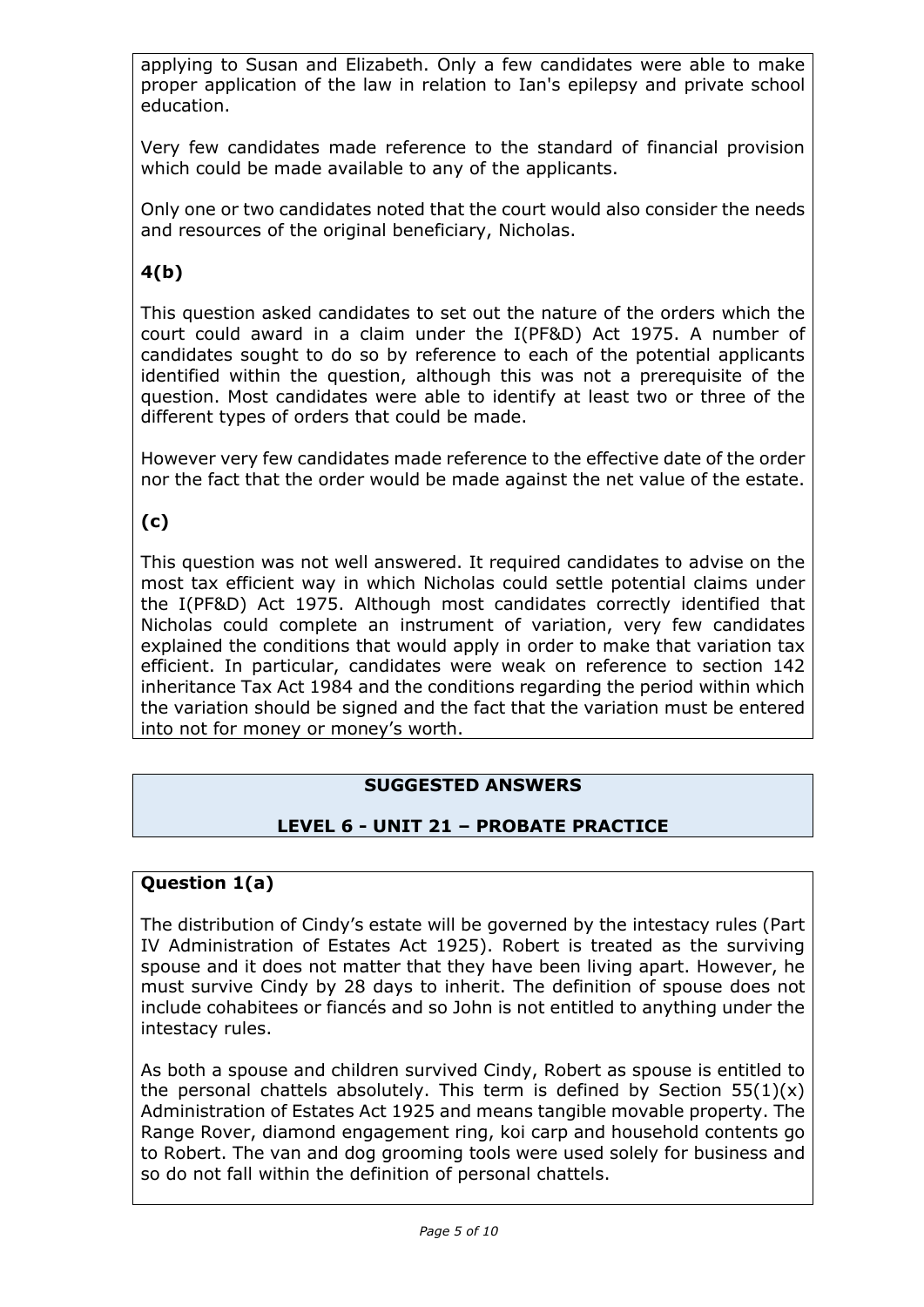Robert also receives a statutory legacy of £270,000 free of tax and costs, with interest from the date of death until payment.

Robert receives one half of the remaining residuary estate. £411,000 - £270,000 = £141,000. Robert is therefore entitled to another £70,500.

Cindy's issue are entitled to the other half of the residuary estate (£70,500) on the statutory trusts Section 47 Administration of Estates Act 1925. There is no survivorship period for issue. As Alix survived Cindy Alix's estate receives £35,250.

Mia and Anna receive Daniel's share between them which is £17,625 each.

Mia and Anna's inheritances are contingent on reaching 18 or marrying or forming a civil partnership under that age. If Mia or Anna die without attaining a vested interest leaving issue then their issue will take the estate under the statutory trusts otherwise it will pass to the survivor of them.

Cindy's interest in 45 Quinn Road Lincoln passes to Robert and Alix by survivorship. There is no survivorship period.

John inherits the £5,000 in the joint bank account by survivorship.

### **1(b)**

Alix's interest in 45 Quinn Road Lincoln passes to Robert, by survivorship, so he now owns it outright.

As Alix died intestate and was not married or in a civil partnership her estate is held for any surviving issue on the statutory trusts imposed by Section 47 Administration of Estates Act 1925. Her entire estate is held for Molly as she Alix's only issue and this is contingent on her reaching 18 or marrying or forming a civil partnership under that age. The fact that she is adopted is irrelevant.

If Molly dies without attaining a vested interest leaving issue then her issue will take the estate under the statutory trusts. If there are no such issue then the share will pass under Alix's intestacy and go to Robert as her surviving parent.

Alix's estate passing under the intestacy rules consists of £35,250 from her mother and the bank account

### **Question 2(a)(i)**

Work out value transferred

| Cash          | 200,000 |     |
|---------------|---------|-----|
| 33 Ash Road   | 150,000 |     |
| 35 Shire Road | 250,000 |     |
| Mirror        | 30,000  |     |
| Jewellery     | 15,000  |     |
| Gross estate  |         | 645 |
|               |         |     |

645,000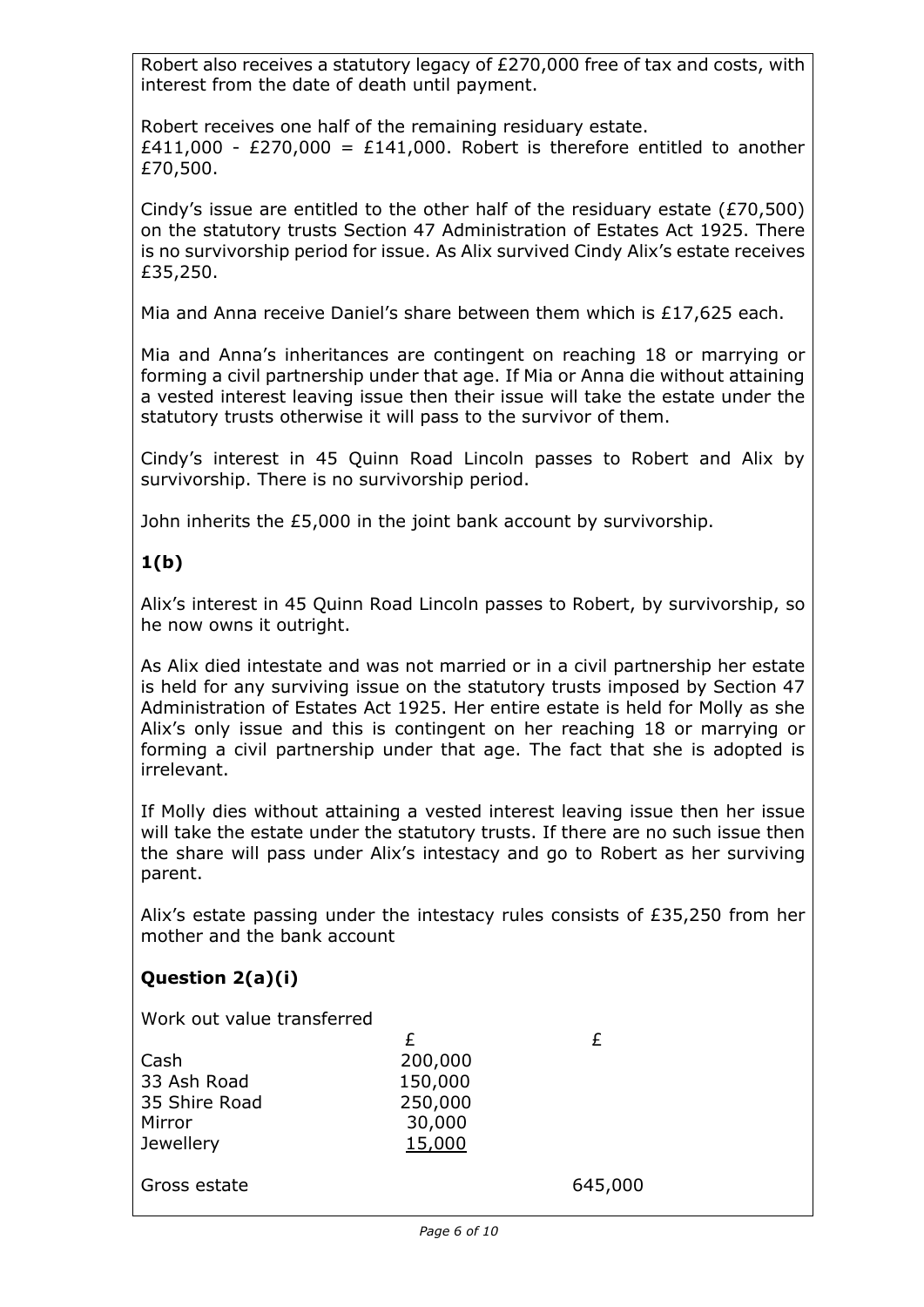| Less debts                                                                                                                                                                                                                                                                                                                                     |        |                                      |  |  |
|------------------------------------------------------------------------------------------------------------------------------------------------------------------------------------------------------------------------------------------------------------------------------------------------------------------------------------------------|--------|--------------------------------------|--|--|
| Funeral                                                                                                                                                                                                                                                                                                                                        | 6,000  |                                      |  |  |
| Other debts                                                                                                                                                                                                                                                                                                                                    | 3,000  |                                      |  |  |
| Mortgage                                                                                                                                                                                                                                                                                                                                       | 20,000 | 29,000                               |  |  |
| Net Value transferred (before reliefs)                                                                                                                                                                                                                                                                                                         |        | 616,000                              |  |  |
| No spouse or charitable exemption is available.                                                                                                                                                                                                                                                                                                |        |                                      |  |  |
| Your father has his residential nil rate band available because his estate is<br>worth less than £2 million at the date of death and assets of some kind are<br>"closely inherited" by you as his lineal descendant. As 33 Ash Road is worth<br>less than the maximum residential nil rate band of $£175,000$ then only<br>£150,000 available. |        |                                      |  |  |
| The gift of the mirror to you was a potentially exempt transfer which has<br>become chargeable. The loss to his estate was £60,000. Taking off the £3,000<br>annual allowance for 2013-2014 and the £3,000 for 2012-2013 means that<br>£54,000 is subtracted from your father's nil rate band (£271,000 nil rate ban<br>remaining).            |        |                                      |  |  |
| The £10,000 gift to Save the Children is exempt under the charity exemption.                                                                                                                                                                                                                                                                   |        |                                      |  |  |
| The £300,000 gift to you was a potentially exempt transfer which has become<br>chargeable. Taking off the remaining nil rate band of £271,000, and the<br>£3,000 annual allowance for 2015-2016, and the £3,000 annual allowance for<br>2014-2015 leaving £23,000 taxed at 40 per cent resulting in IHT of £9,200<br>on this gift.             |        |                                      |  |  |
| You are liable for the tax on this gift.                                                                                                                                                                                                                                                                                                       |        |                                      |  |  |
| Taper relief is available as over three years since gift to reduce the amount of<br>IHT payable. As the transfer was made between 4-5 years before your father's<br>death only 60% of the IHT is payable = £5,520.                                                                                                                             |        |                                      |  |  |
| The Will Trust was set before 22 March 2006 and as Harry was entitled to the<br>income from it, he had an interest in possession and there is a charge to IHT<br>on his death.                                                                                                                                                                 |        |                                      |  |  |
| Chargeable transfer on Harry's death:<br>Harry's (net) estate (before reliefs)<br>Settled Property                                                                                                                                                                                                                                             |        | £616,000<br>£1,000,000<br>£1,616,000 |  |  |
| No nil rate band is available as this has been used up by the failed lifetime<br>gifts.                                                                                                                                                                                                                                                        |        |                                      |  |  |
| Take off residential nil rate band = £1,616,000-£150,000 = £1,466,000                                                                                                                                                                                                                                                                          |        |                                      |  |  |
| £1,466,000 x 40% = £586,400                                                                                                                                                                                                                                                                                                                    |        |                                      |  |  |
| Apportioning the IHT bill $-$ the estate rate                                                                                                                                                                                                                                                                                                  |        |                                      |  |  |
| Estate rate is £586,400 (total tax bill)<br>£1,616,000 (total chargeable estate)                                                                                                                                                                                                                                                               |        |                                      |  |  |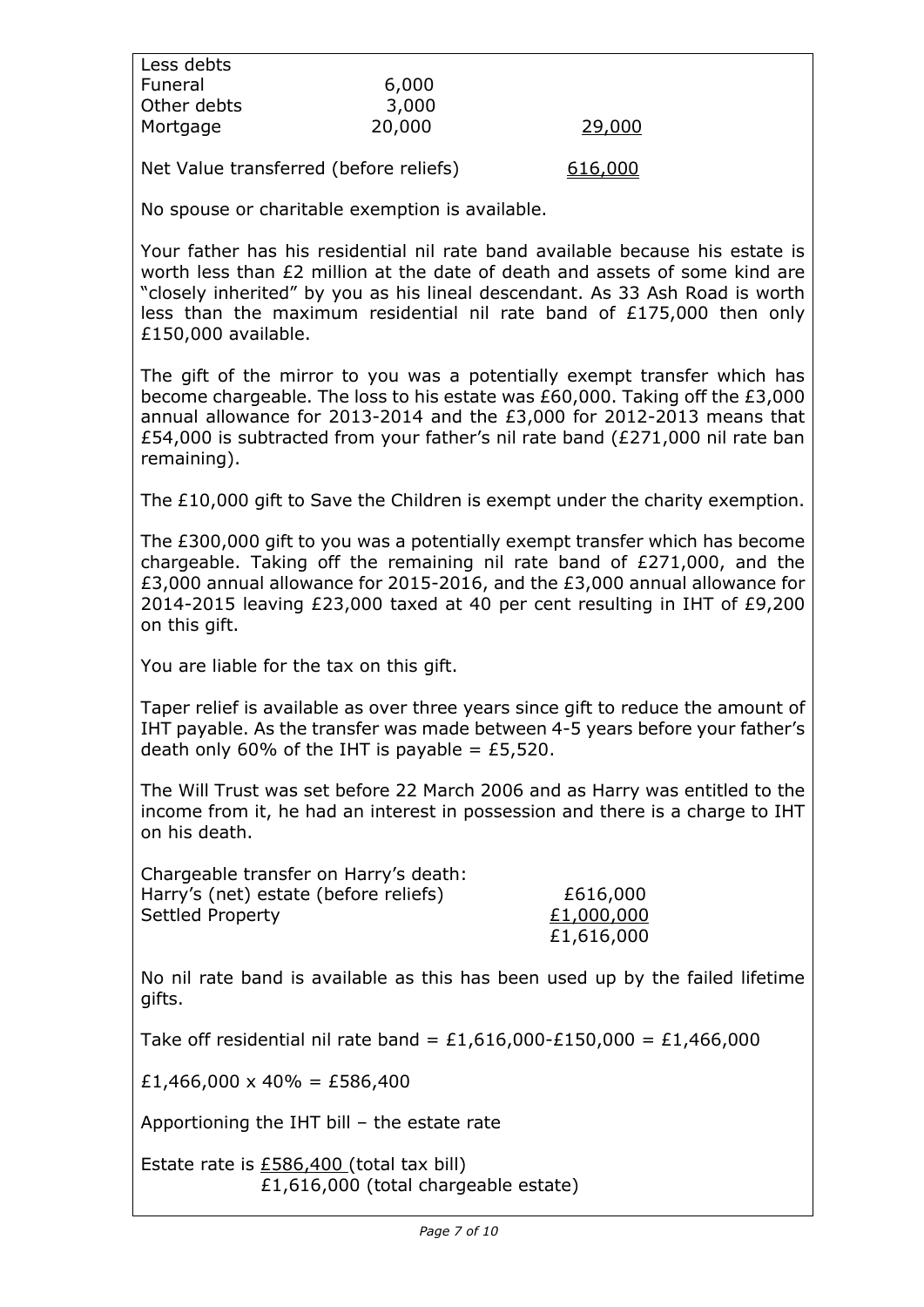Trust will pay £1,000,000 x £586,400= £362,871.29 £1,616,000

You will pay £616,000 x £586,400= £223,528.71 £1,616,000

Total tax payable  $=$  £586,400.00

# **2(a)(ii)**

A personal representative has a duty to deliver the IHT account within 12 months after the end of the month in which the death occurred – 30 November 2020 or within three months of becoming personal representative if this happens later. IHT is due six months after the end of the month in which the death occurred and interest runs from that date – 31 May 2021. The requirement to pay IHT on delivery only applies to tax on non-instalment property for which personal representatives are liable.

# **(b)**

Harry's estate is entitled to receive the legacy because there is a fiduciary duty to distribute the estate in accordance with Bill's Will. It does not matter that Harry has died before receiving the gift. A pecuniary legatee is entitled to interest from the date on which the legacy is payable. In the absence of any contrary direction in the Will a legacy is payable at the end of the executor's year. The interest payable (if not prescribed in the Will) is that which would be applied by the court. As Ernie refuses to pay then Simon needs to commence a claim under CPR Part 64. This will be a personal action against him as Bill's executor to get the court to order payment of the £5,000 plus interest.

# **Question 3(a)**

The £100,000 gift to Zoe still takes effect although she and Katie were divorced, as they were divorced before the Will was signed so Section 18 Wills Act 1837 does not apply.

The gift of BP shares is a general legacy – it does not adeem even though no shares are owned. The personal representative must purchase the shares with estate funds or offer the equivalent cash sum to Donna.

The  $£6,000$  gift to the eldest child, lapses (fails) – the gift speaks from the date of execution. The gift is construed as a gift to Xavier as he fulfilled the description at the date of the Will and he has predeceased Katie.

The gift of the life insurance to Louise adeems because the policy is already held in trust due to the lifetime transfer and therefore is not something that Katie can leave in her Will. Donna and Edward are still trustees holding it for Ursula.

The amendment of the gift to Ursula is not valid as Section 21 Wills Act 1837 applies – two witnesses are needed. As the original wording is apparent – that is decipherable by "natural means" the original amount of £10,000 is admitted to probate.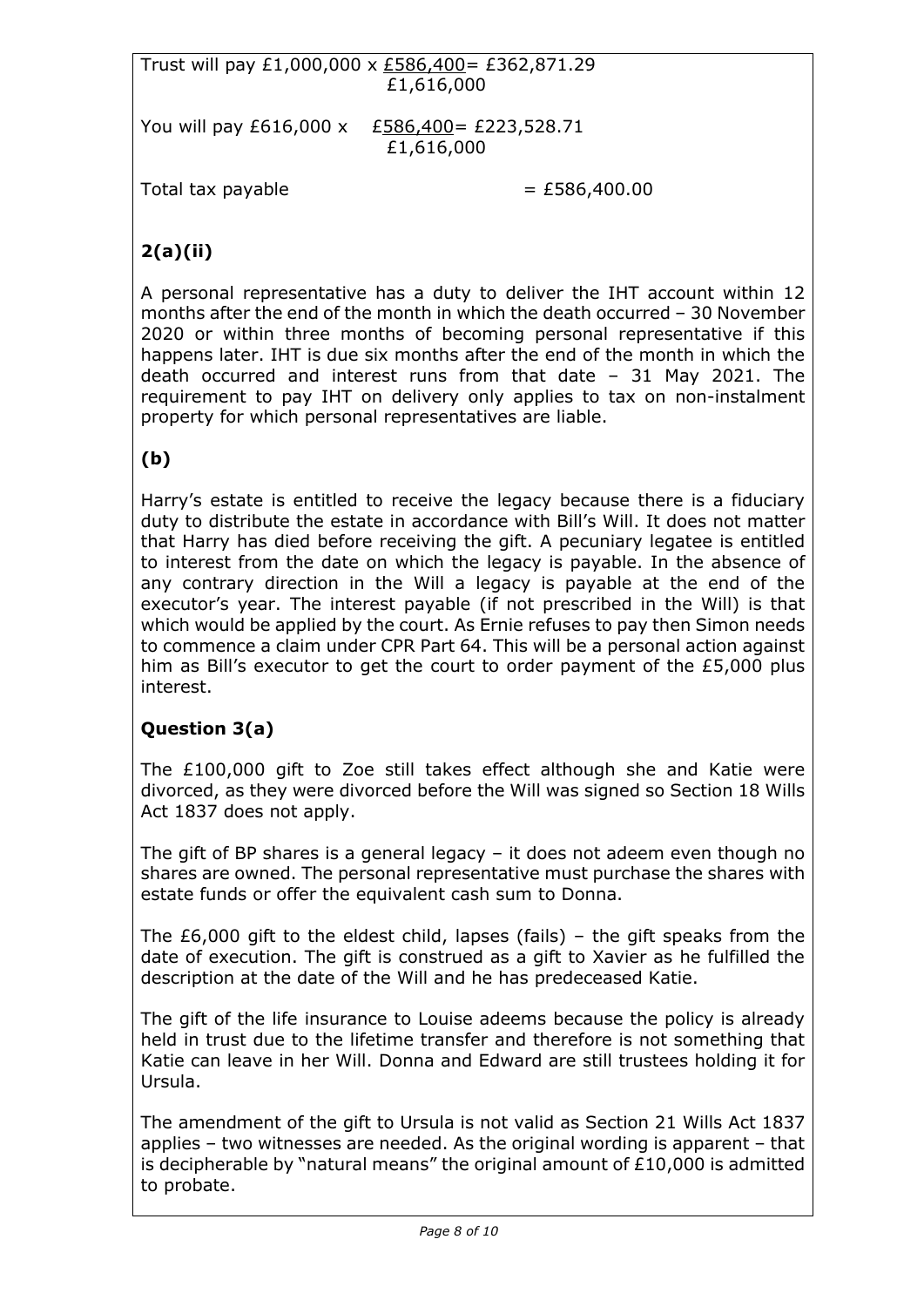Hannah receives whatever jewellery Katie owned at the date of death – she does not inherit the painting nor the insurance proceeds. This is because of Section 24 Wills Act 1837 where unless there is a contrary intention the Will speaks and takes effect as if it had been executed immediately before Katie's death.

The residuary gift to Nigel lapses because he did not survive Katie. There is no substitutional provision in the Will if Nigel should predecease her and Section 33 Wills Act 1837 does not apply to the unborn baby as Nigel was not her child or remoter issue. This means that there is a partial intestacy and the lapsed residuary gift passes under the intestacy rules. Katie was not survived by a spouse, civil partner, issue or parents. As her only sibling Sienna predeceased her - Sienna's issue therefore inherit on the statutory trusts and so Donna inherits 50% as a vested interest and Tess 50 % (on attaining 18 or marrying or forming a civil partnership under that age. If Tess dies before then without issue then Donna inherits the entire residuary estate.

# **3(b)**

An application for a grant of letters of administration with the Will annexed will need to be made as the sole executor predeceased. The persons entitled to the grant are listed in Rule 20 Non-Contentious Probate Rules 1987. Here the residue is undisposed of and Donna is one of the people entitled. Section 114 Senior Courts Act 1981 states that as there is a minor beneficiary (Tess) two administrators are needed. Donna can nominate a suitable person to act as co-administrator.

# **Question 4(a)**

The starting point is to see if a potential applicant is in one of the categories of claimants in Section 1(1) Inheritance (Provision for Family and Dependants) Act 1975.

Susan may have a claim as a former spouse who has not remarried, but the terms of the divorce need to be checked as they may preclude an inheritance act claim.

Elizabeth may have a claim as she has been a cohabitee for the whole of the period of two years prior to Omar's death in the same house as Omar and as his wife. It does not matter that they were not sharing a bedroom or having sexual relations (Re Watson 1999).

Chris and Ian can make a claim against the estate as children of the deceased. It does not matter that they are illegitimate.

Julie has no claim as a maintained person as she was paid full consideration for her care.

A court has to first ask if the applicant's existing provision (and here the Will makes no provision other than for Nicholas) is reasonable or not. To establish this the court needs to take account of all fact and guidelines:

Common guidelines s3(1):

- Financial needs and resources of the applicant, the beneficiary (and we have been given no information about Nicholas's needs and resources) and any other applicant
- Omar's moral obligations